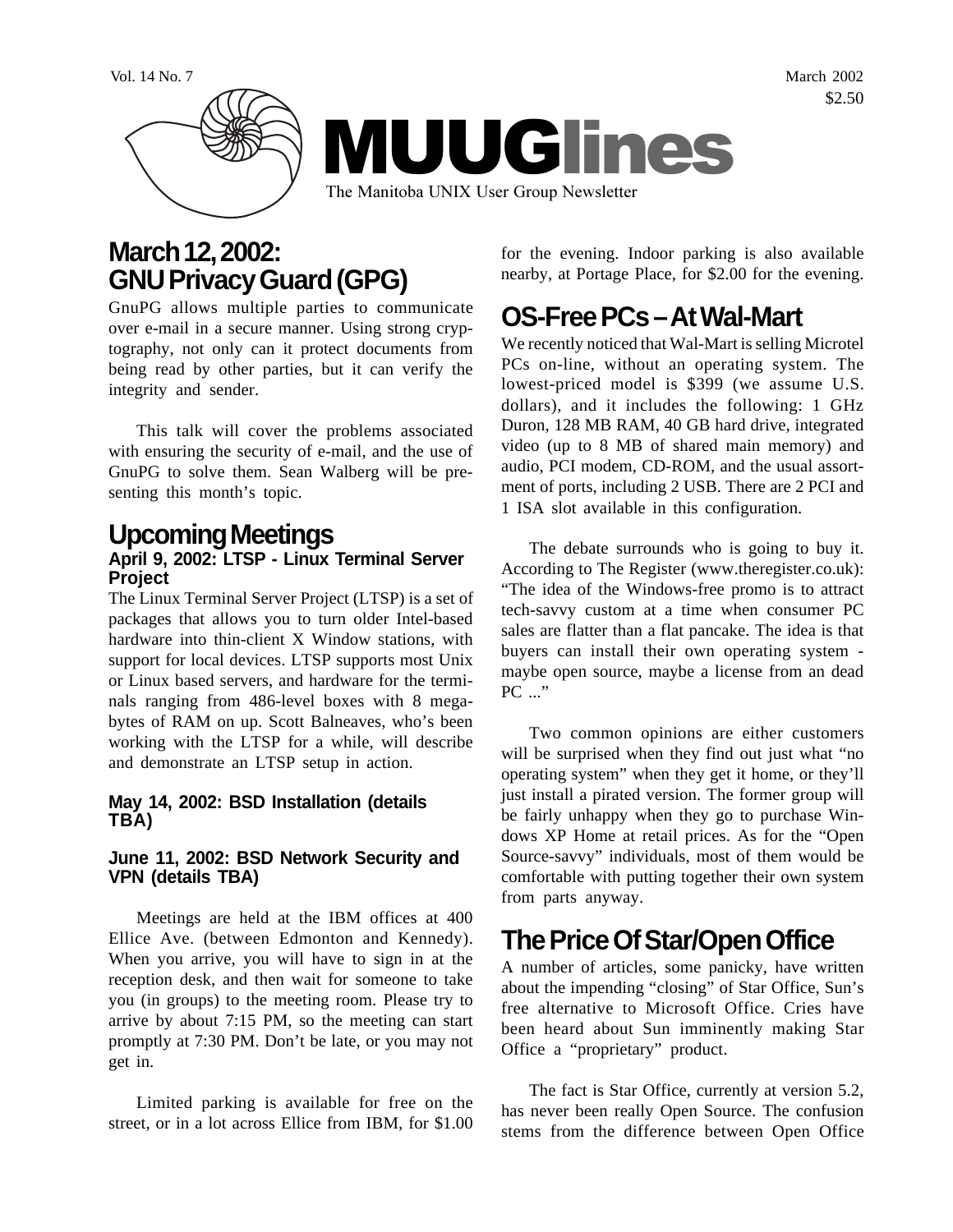and Star Office. Star Office is a product that Sun has been giving away for free, but without complete (or any) source, since it contains a few parts which are licensed by Sun from other companies and which it does not have permission to redistribute the source for.

Open Office is an Open Source project managed by Sun which is almost identical to Star Office, but without the aforementioned licensed bits. See http://www.openoffice.org/FAQs/ mostfaqs.html#7 for details. Open Office will continue to be free and Open Source, and some people will have to pay a reasonable amount for Star Office 6.0 when it comes out in May.

### **2000 Linux Instances**

Not long ago, we reported that an IBM employee had managed to start up over 40,000 instances of Linux concurrently on an IBM mainframe (without using the full resources of the machine).

SWsoft, Inc., an advanced server and networking software company, recently announced testing results for Virtuozzo 2.1, which set a new standard in enterprise-class Linux performance by supporting over 2000 instances of Linux on a low-cost Dell 8450 PowerEdge server.

As companies like Sun scramble to virtualize their proprietary operating systems with their the N1 strategy and IBM offers scaled-down mainframe functionality on the mid-sized z800 Raptor, SWsoft offers highly scalable virtualization technology for Linux that will both provide Webhosting companies unparalleled efficiency and scalability and enable enterprises to consolidate servers in the data centre and better manage the rapid proliferation of unconnected, underutilized servers.

Virtuozzo technology brings mainframe-inspired Linux functionality, including high scalability, QoS guarantees and increased security, within the reach of tens of thousands of SMBs, enterprises and hosting providers.

Virtuozzo 2.1, available now for beta download, will officially be launched in Q2 '02. New features include VZMC — a full GUI management tool, support for up to 64GB physical memory, namebased hosting, security enhancements, improved Service Level Management features such as advanced bandwidth management, improved bandwidth accounting and smart migration of VEs. Virtuozzo 2.1 features a new web accelerator which utilizes the latest Linux kernel features (like zerocopy sendfile() and TCP\_CORK options. These new features improve the high-end performance of Web servers and are increasingly being used by enterprises to consolidate servers in the data centre and save valuable time and man-hours.

Tim Smith, systems administrator for hosting service provider Usonyx (www.usonyx.com), agrees. "Virtuozzo allowed us to offer highly flexible dedicated hosting functionality for our demanding small business customers for as low as \$20 a month. The performance and scalability have surpassed my expectations. I anticipate (Virtuozzo) 2.1 will further reduce our system administration and hardware costs, which is critical in this tenuous economy."

Virtuozzo is used by enterprise customers for server consolidation and by service providers to both better manage resources and customers across a network and to affordably offer a wide range of service plans and value-added services. The technology is also used by a wide range of businesses for storage virtualization, demos/trials and in testing environments.

Performance testing was conducted by the SWsoft development team, which includes Alexey Kusnetsov, who maintains the networking code of the Linux kernel. Virtuozzo achieved these staggering results using the Dell 8450 PowerEdge™ servers running RedHat Linux 7.2.

Virtuozzo is available now for purchase beginning at \$250 (without installation.) A complete solution of Dell 8450 hardware, software, OS, and implementation that allows scaling to 2,000 Linux instances starts at only \$25,000. For more information on the Virtuozzo™ technology, please see www.virtuozzo.com or www.sw-soft.com or contact sales@sw-soft.com.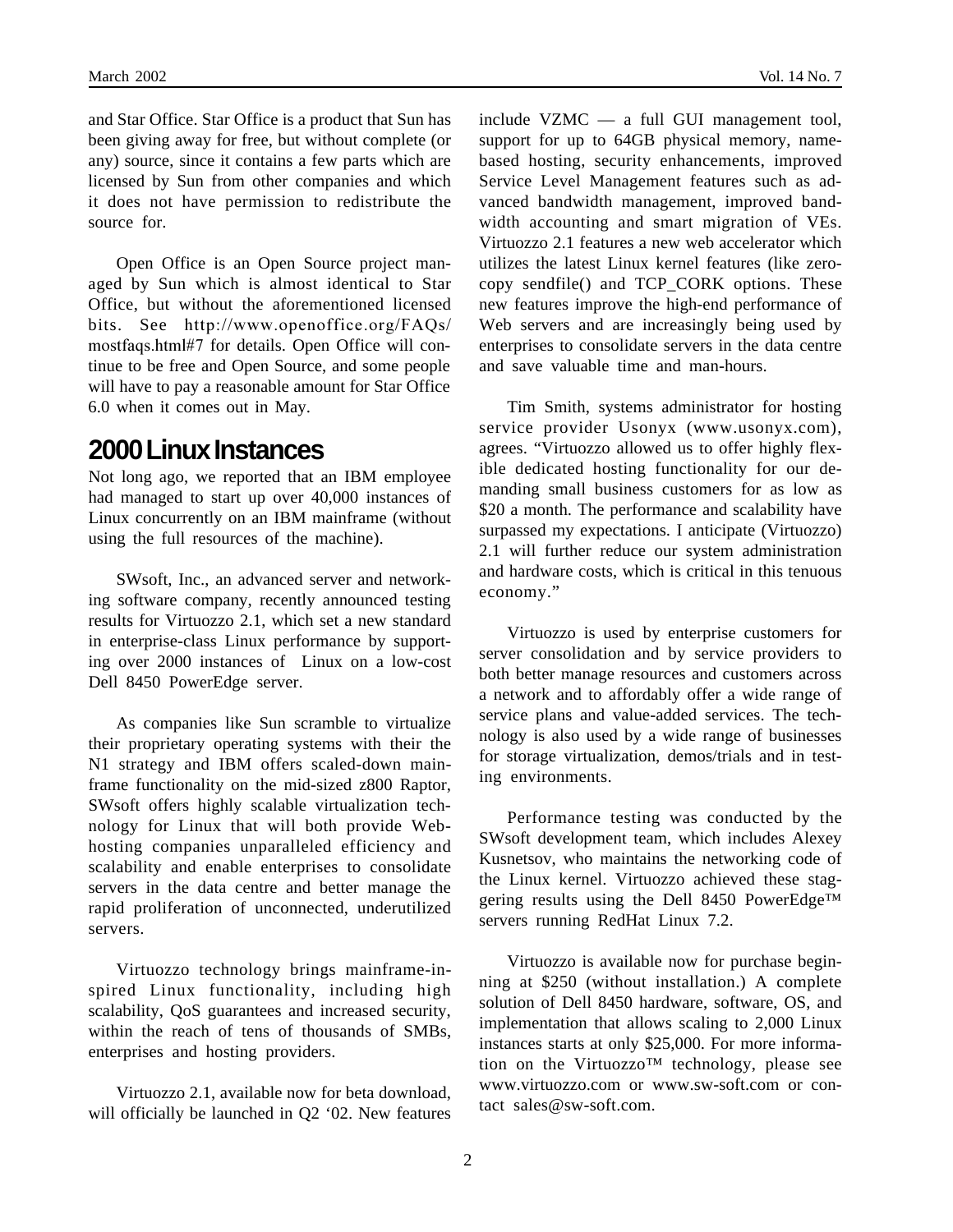## **Opera 6.0 for Linux: Beta 1**

Opera Software ASA has just announced Opera 6.0 for Linux Beta 1 with a wide range of speedboosting functions and exclusive features only available to Linux users. The earlier version of the Opera for Linux browser, Opera 5 for Linux, has already been downloaded and installed a record one million times.

In addition to greater speed and ease of use, Opera for the first time displays non-Roman alphabets for Linux users, opening up the local markets in the Asia/Pacific and Eastern European region to true browser competition.

Opera 6.01 for Linux Beta 1 is available immediately from www.opera.com. Some new features: **Contact List** Keep information about your

- friend and colleagues in the new contact list. Visit their Web pages and with the use of an external mail client, send an e-mail to your contacts.
- **Cookie Management** Manage your cookies with the new cookie editor. [exclusive]
- **Mouse Gestures** Perform almost any operation with mouse gestures such as the ones found in Opera 6.0 for Windows, as well as some Linux-specific mouse gestures like the middleclick on windowbar to open clipboard URL in new window. [some exclusive]
- **Import** You can import bookmarks, contact lists, window setup files and pages. [partly exclusive]
- **Bookmark import** Kde1/Kde2 paths and Kde2 XML Netscape/Mozilla Path [partly exclusive]
- **Bookmark management** Easily move bookmarks around. Drag bookmarks to folders and the Personal Bar. When dragging bookmarks to the Opera workspace, a window or the windowbar Opera will go to the bookmark URL.
- **Quick Preferences** Quick access to some of the most frequently changed preferences.
- **E-mail links** Advanced mailto links often include subject and body. With Opera's new and more advanced invoking of an external e-mail client such links now work perfectly. [exclusive]
- **Plug-in support** Improved Opera plug-in support. Most Netscape plug-ins are supported such as Macromedia Flash, Acrobat Reader,

Real Player, Java, Plugger, TCL 2.0, Codeweaver Crossover (Apple Quicktime).

- **New look** Opera has a new default button set, skin and panels. Change to classic Opera look or set your own under Preferences > Browser layout. Find more buttons, skins and panels at my.opera.com.
- **Hotclick** Double-click a word or right-click a selected phrase and display a pop-up menu full of powerful features such as search, encyclopedia look-up, and translation.
- **Bookmarks** Search bookmarks or sort them by title, date created, when visited or customize your own ordering.
- **Unicode** For the first time, Opera supports the Unicode Worldwide Character Set, making Opera available in local languages for the Asian/Pacific and Eastern European regions when users have the correct fonts installed.

# **Ditch NT 4.0: Sun**

Sun Microsystems, Inc. announced an aggressive upgrade program to enable current Microsoft Windows NT Server 4.0 customers to easily trade up to Sun Cobalt RaQ™ server appliances or Sun Cobalt Qube™ appliances. The Sun program, which follows Microsoft's recently announced end-of-life plans for Windows NT Server 4.0, enables users of the Microsoft operating system to migrate to select Sun Cobalt™ server appliances at reduced rates, thereby ensuring uninterrupted operation of their IT infrastructures while increasing the reliability and security of their computing environments.

Hundreds of Sun Cobalt units can be managed from a single Control Station management console, giving system administrators the ability to manage multiple Web-serving systems easily and effectively.

To ease the transition from Windows NT Server 4.0, Sun Cobalt server appliances provide a unique integration of secure, Linux-based application and system functions in a unified, easy-to-use, browserbased interface that shields the administrator from technical complexities and minimizes the need for trained staff. This software layer also enables installation in minutes, thereby minimizing downtime and increasing productivity. Because all system components are tightly integrated, Sun Cobalt